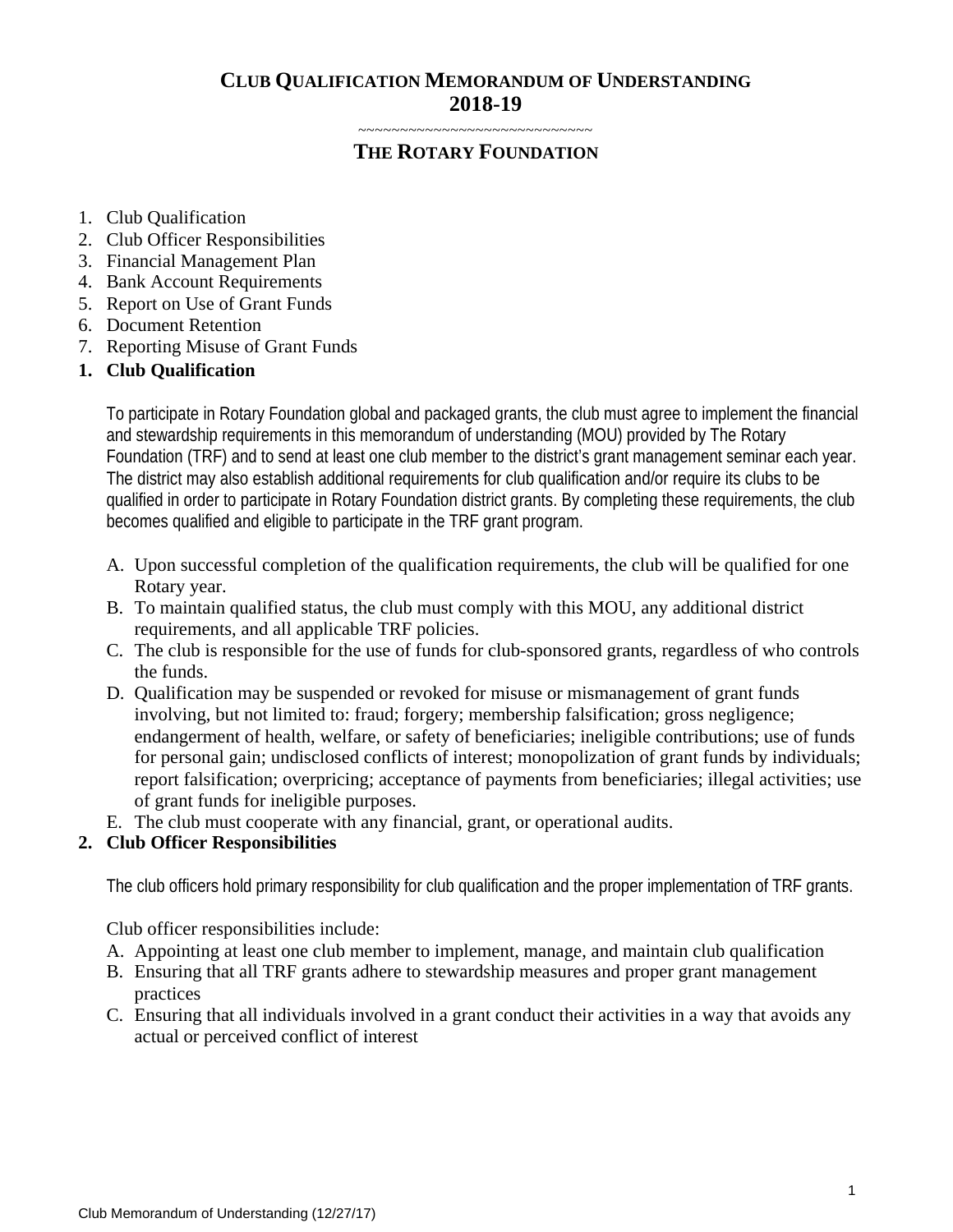# **3. Financial Management Plan**

The club must have a written financial management plan to provide consistent administration of grant funds.

The financial management plan must include procedures to

- A. Maintain a standard set of accounts, which includes a complete record of all receipts and disbursements of grant funds
- B. Disburse grant funds, as appropriate
- C. Maintain segregation of duties for handling funds
- D. Establish an inventory system for equipment and other assets purchased with grant funds, and maintain records for items that are purchased, produced, or distributed through grant activities
- E. Ensure that all grant activities, including the conversion of funds, comply with local law

#### **4. Bank Account Requirements**

In order to receive grant funds, the club must have a dedicated bank account that is used solely for receiving and disbursing TRF grant funds.

- A. The club bank account must
	- 1. Have a minimum of two Rotarian signatories from the club for disbursements
	- 2. Be a low- or noninterest-bearing account
- B. Any interest earned must be documented and used for eligible, approved grant activities, or returned to TRF.
- C. A separate account should be opened for each club-sponsored grant, and the name of the account should clearly identify its use for grant funds.
- D. Grant funds may not be deposited in investment accounts including, but not limited to, mutual funds, certificates of deposit, bonds, and stocks.
- E. Bank statements must be available to support receipt and use of TRF grant funds.
- F. The club must maintain a written plan for transferring custody of the bank accounts in the event of a change in signatories.

# **5. Report on Use of Grant Funds**

The club must adhere to all TRF reporting requirements. Grant reporting is a key aspect of grant management and stewardship, as it informs TRF of the grant's progress and how funds are spent.

# **6. Document Retention**

The club must establish and maintain appropriate recordkeeping systems to preserve important documents related to qualification and TRF grants. Retaining these documents supports transparency in grant management and assists in the preparation for audits or financial assessments.

- A. Documents that must be maintained include, but are not limited to:
	- 1. Bank information, including copies of past statements
	- 2. Club qualification documents including a copy of the signed club MOU
	- 3. Documented plans and procedures, including:
		- a. Financial management plan
		- b. Procedure for storing documents and archives
		- c. Succession plan for bank account signatories and retention of information and documentation
	- 4. Information related to grants, including receipts and invoices for all purchases
- B. Club records must be accessible and available to Rotarians in the club and at the request of the district.
- C. Documents must be maintained for a minimum of five years, or longer if required by local law.